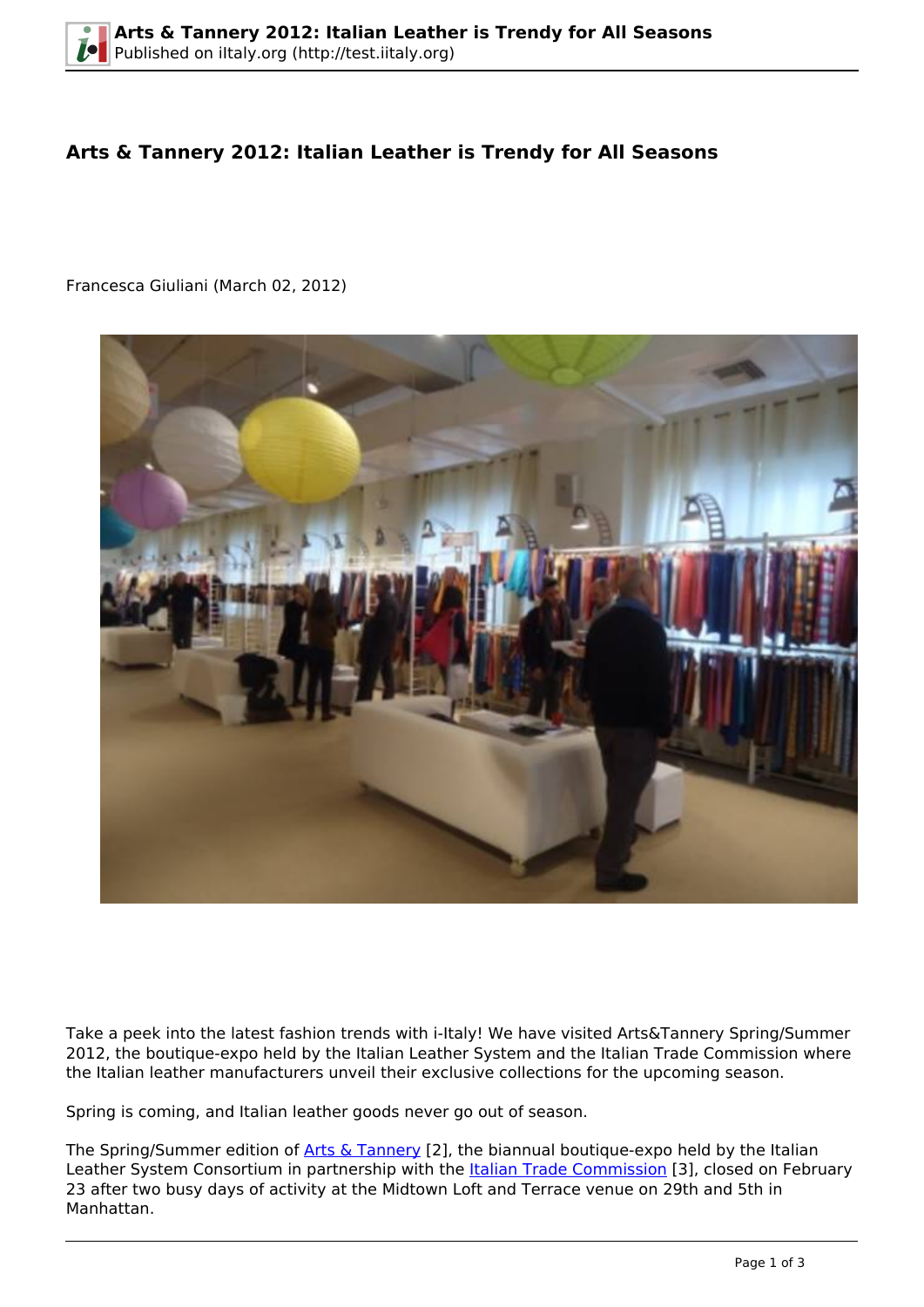

The eleven participating exhibitors, Italian leather manufacturers producing exclusively in Italy and members of the Italian Leather System Consortium, presented their exclusive collections for the upcoming Spring/Summer to the American buyers and fashion designers.

"Buyers really enjoy the direct relationship with producers they can have at Arts&Tannery, and being able to see materials is extremely important for them," says [Sally Fischer](http://www.sallyfischerpr.com) [4], PR manager for the event.

The exhibitors were extremely satisfied too. Sandra Busoni of Conceria M2 told i-Italy that: "Arts&Tannery is a great opportunity to gain visibility in the American market. We didn't use to work in it before joining the Consortium 7 years ago. Over the years the Italian presence in New York has grown increasingly and the perception of the Consortium among the clients is very positive."

David Bilancieri, representing the Consortium, stressed the importance of the New York market for Made in Italy leather goods: "This is the 14th edition of Arts&Tannery and we really believe in this market, despite the difficult times we are living. We are always working on upgrading the quality of our presentation and we are very proud to be here."

Augusta Smargiassi, Senior Deputy Trade Commissioner, attended the event for the third consecutive year and stated that Italy confirmed its leadership in the sector of leather goods, with a 22% market share, followed by Brazil, Mexico and Canada. "What's Italy secret?," Smargiassi asked and replied: "Quality, innovative designs and know-how."

Vice-Consul of Italy Dino Sorrentino was also present at the event. "It's extremely important to promote Made in Italy products in New York," he said, and added "numbers never lie and Italian style is always winning in this market, and that's very positive for us."

The guests could also participate in the presentation of the new trends and styles in the tannery industry held by Gianluca Gori, cool-hunter and researcher of the Consortium.

Navy flairs and watercolor shades, but also chains, studs and uniform-inspired lines will inspire a "cruise mood" in fashion that will be big in the upcoming Spring/Summer. The glossy materials and the architectural structures that characterize the works of contemporary artists such as Anish Kapoor are a source of inspiration just as much as pop-culture products such as dark fantasy books and icons like Lady Gaga.

Another summery trend is inspired by the extravagant and exaggerated world of gypsies and nomads from all continents: from the Hispanic-Moorish to the Turkish, from the Native Americans to Central Europe, drapes, patterns and embroidery in bright colors are the must-wears of the warmer months to come.

Gori tells i-Italy that this year the Consortium really invested in analyzing the links between the world of fashion, art and music: "Fashion is a collaborative field, and much of the success of contemporary pop stars and artists depends on being able to develop a variegated way of expressing oneself."

Fashion, in fact: "Is a sincere phenomenon that answers market demands that are the esthetic and poetic demands of the people who buy. We have to analyze all that happens in different worlds to understand what people like: we need to know what cuisine is the trendiest, which furniture styles are popular, which music is being listened to, what art is being made."

Blogs, Gori says, "are extremely helpful. Not only do they focus on fashion, but they are extremely useful to understand the general mood that frames fashion when they also include movie reviews or relevant news. Bloggers are definitely dictating fashion today."

**Source URL:** http://test.iitaly.org/magazine/events/reports/article/arts-tannery-2012-italian-leathertrendy-all-seasons